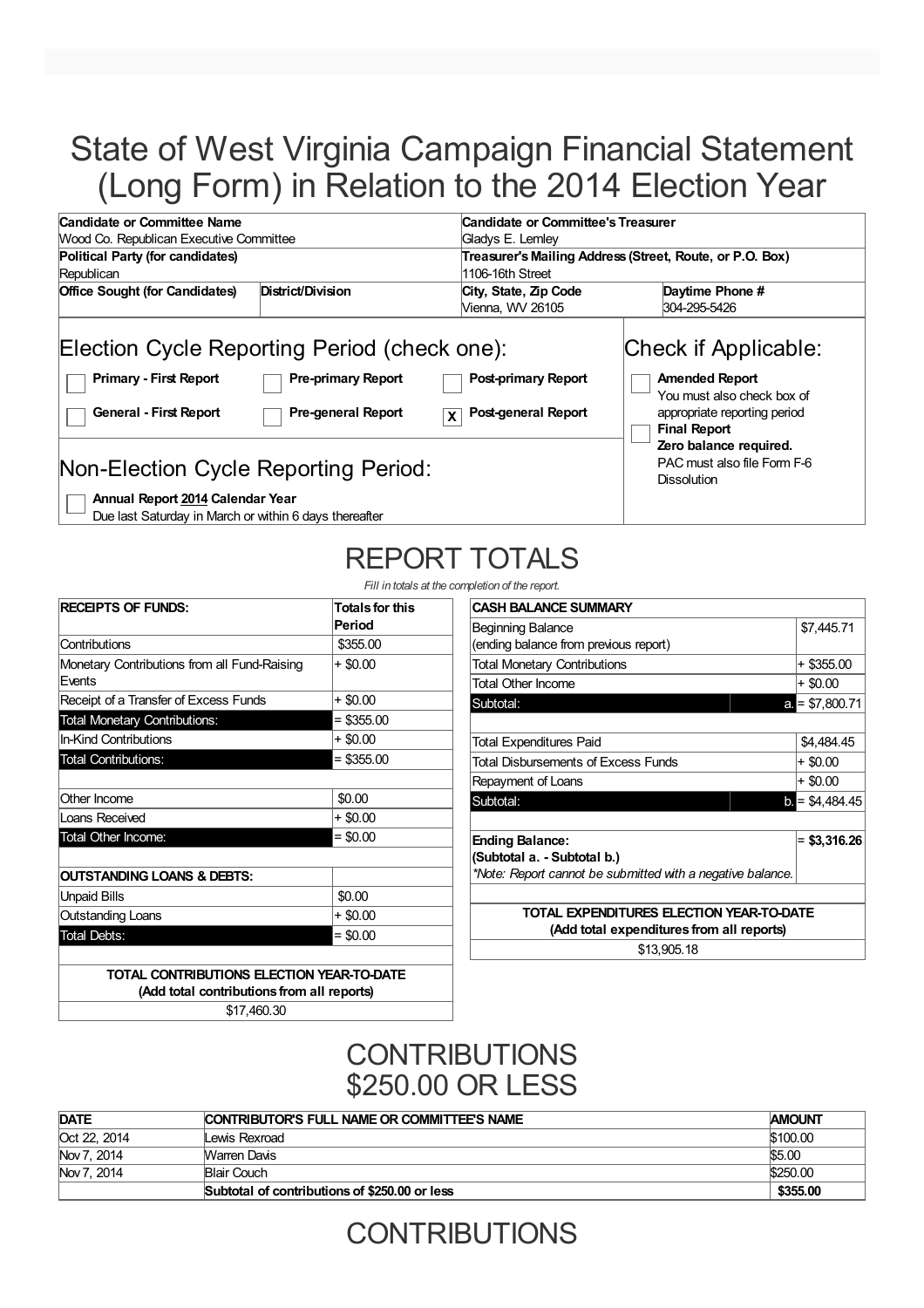## MORE THAN \$250.00

| <b>DATE</b> | CONTRIBUTOR'S FULL NAME OR COMMITTEE'S NAME         | <b>AMOUNT</b> |
|-------------|-----------------------------------------------------|---------------|
|             | Subtotal of all contributions of more than \$250,00 | \$0.00        |
|             | Subtotal of all contributions of \$250 or less      | \$355.00      |
|             | <b>Total Contributions:</b>                         | \$355.00      |

## FUND-RAISING EVENTS

#### **All monetary contributions received at a fundraiser must be reported in the Event Summary below.**

If contributor's name and amount are not listed, the contribution must be turned over to the West Virginia General Revenue Fund. The only exception to this rule may apply to political party executive committees. (WV Code 3-8-5a).

### OTHER INCOME: INTEREST, REFUNDS, MISCELLANEOUS **RECEIPTS**

**Date Source of Income Type of Receipt Amount Total Other Income: \$0.00**

## IN-KIND CONTRIBUTIONS

| Date | Name and Contributor Information | <b>Description of Contribution</b>  | Value  |
|------|----------------------------------|-------------------------------------|--------|
|      |                                  | <b>Total In-Kind Contributions:</b> | \$0.00 |

# LOANS

#### **West Virginia Code: §3-8-5f. Loans to candidates, organizationsor persons for election purposes.**

"Every candidate, financial agent, person or association of persons or organization advocating or opposing the nominationor election of any candidate or the passage or defeat of any issue or item to be voted upon may not receive any money or anyother thing of value toward election expenses except from the candidate, his or her spouse or a lending institution. All loans shallbe evidenced by a written agreement executed by the lender, whether the candidate, his or her spouse, or the lending institution. Such agreement shall state the date and amount of the loan, the terms, including interest and repayment schedule, and adescription of the collateral, if any, and the full names and addresses of all parties to the agreement. A copy of the agreementshall be filed with the financial statement next required after the loan is executed."

The loan agreement must include all items asked for in the statute. (See above.) The loan agreement does not have to follow a certain format; generally, if all the required information is listed, any format is acceptable. Candidates or political committees that take out a loan for the campaign through a bank or other commercial lending institution must include a copy of the loan agreement executed with that bank or institution. Candidates should not take out loans which are partially for personal use and partially for the campaign. It is almost impossible to keep reporting straight in this case. Any money a candidate contributes to his or her campaign committee with the hope of repayment must be treated as a loan and reported in this section. When a candidate determines that no further repayment can be expected, the loan can be reported as repaid in this section by entering the amount left to repay in the repayments column and reporting the same amount as a contribution from the candidate on Page 2. **These loans** must be executed in writing. Caution: Candidates may not carry outstanding loans from one campaign to the next. Each campaign is **separate. Funds from a current campaign cannot be used to repay a loan from a previous campaign.**

#### HOW TO REPORT LOANS

- 1. Each loan for your campaign should be listed on a separate line. (Each time youloan money to the campaign or get a loan, it is considered to be a separate loan.)Include the following information on the form below.
	- a. loans(s) from prior reporting periods and the balance of each loan(Col A.) If a payment was made on the loan, list that in Col. C. **Any loan thatwas repaid in previous reporting periodsdoesnot need to be listed.**
	- b. new loans, the amount (Col. B), any repayments (Col. C), and thebalance (Col. D.)
- 2. **Attach a copy of the loan agreement for each loan received during the reporting period.**

# LOANS (CONTINUED)

| <b>Bank Loans:</b> List name & address or financial institution | Column A                                     |                | Column B      |      | Column C          | Column D                             |
|-----------------------------------------------------------------|----------------------------------------------|----------------|---------------|------|-------------------|--------------------------------------|
| Candidate or Candidate's Spouse Loans: List name,               | Balance of previous Amount of new loan       |                |               |      | Repayments during | Balance outstanding                  |
| residence and mailing address of person(s) making or            | loan at end of period received during period |                |               |      | period            | at end of period                     |
| cosigning loan                                                  |                                              |                |               |      |                   |                                      |
|                                                                 | Amount                                       | <b>IDate</b>   | <b>Amount</b> | Date | Amount            | <b>Amount</b>                        |
|                                                                 |                                              | Loans Received |               |      |                   | Repayment of Loans Outstanding Loans |
|                                                                 |                                              |                |               |      |                   |                                      |

## ITEMIZED EXPENDITURES